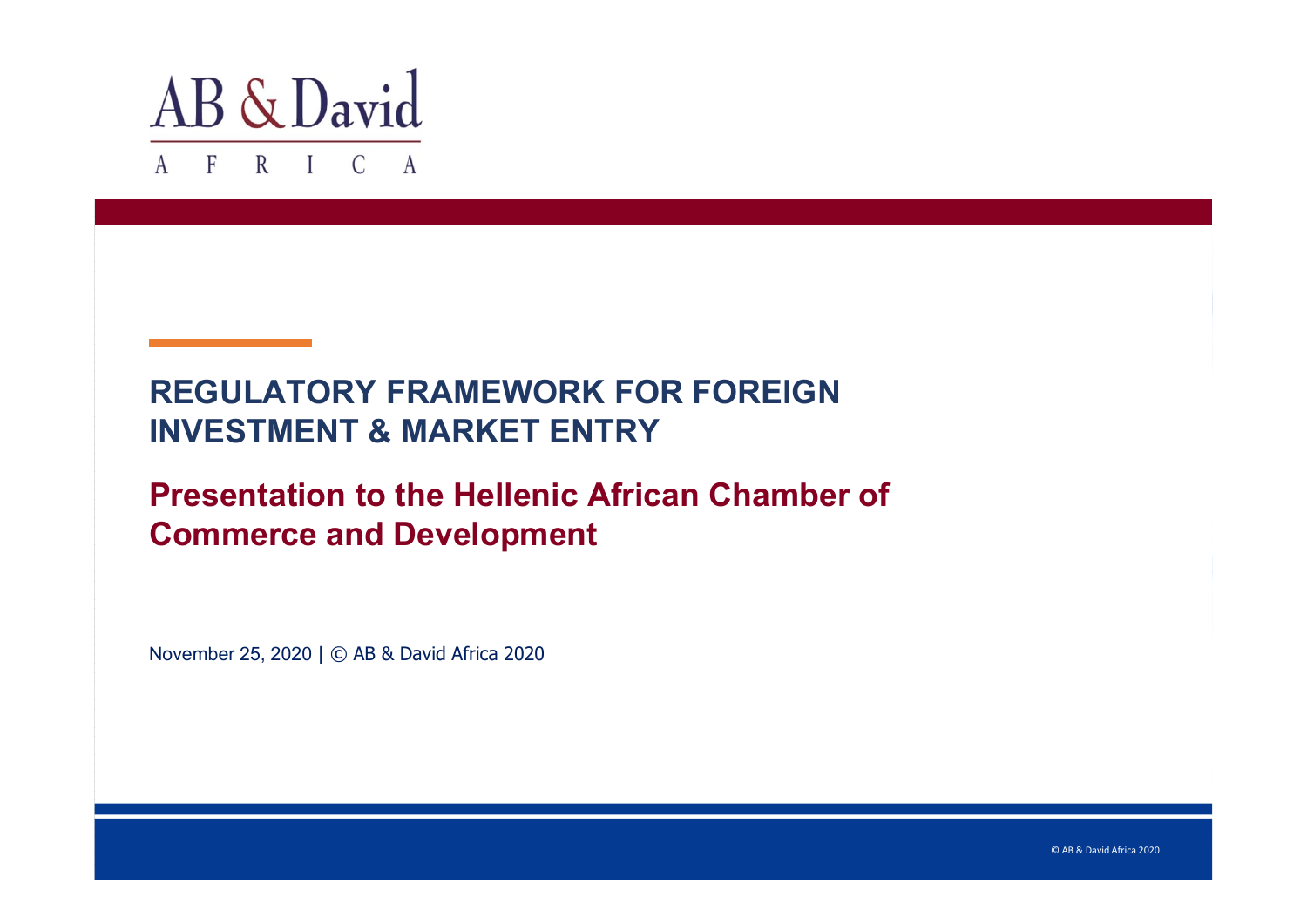# **Content**

**□ Attraction and Competitiveness** 

**□ Market entry requirements** 

 $\square$  Incorporation and other registrations

 $\Box$  Investment incentives



© AB & David Africa 2020

2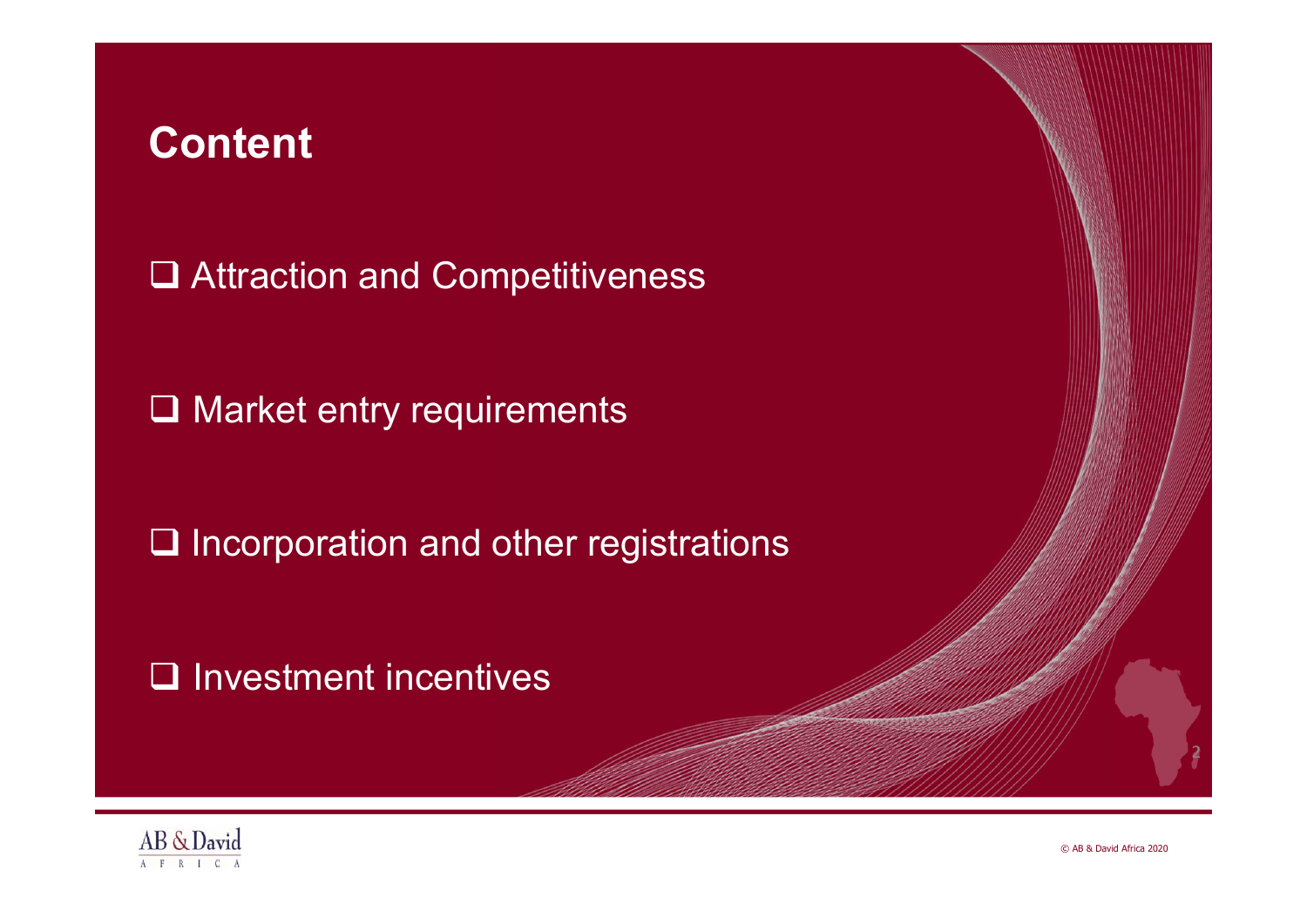

## **Attraction and Competitiveness**



#### $\checkmark$  Stable Political Environment

- $\checkmark$  Economic policies "One District, One Factory" initiative; abolishing 5% VAT/NHIL on real estate sales; abolishing the 1% special import levy
- $\checkmark$  Foreign ownership 100% foreign ownership permitted (subject to local content requirements in specific sector such as upstream oil and gas and electricity supply industry)

#### Access to ECOWAS market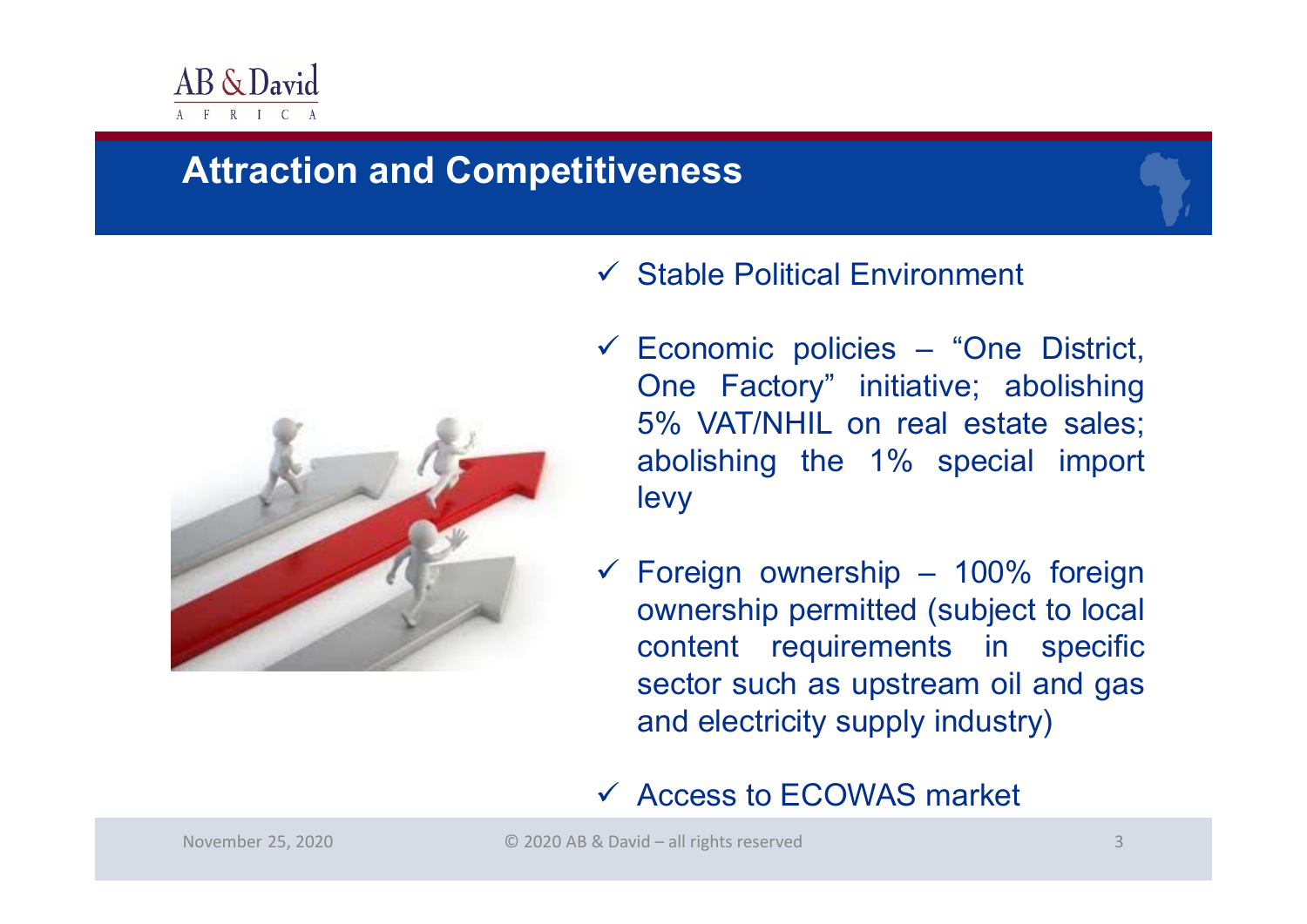

## **Attraction and Competitiveness Cont'd**



- $\checkmark$  Excellent labour force access to skilled and unskilled labour
- Good physical infrastructure: well developed airports, sea ports, road networks. Efforts to upgrade rail network
- $\checkmark$  Availability of fund sources large number of developing financial institutions such as banks, insurance, venture capital companies, stock exchange

#### $\checkmark$  AfCTA – AfCTA secretariat in Accra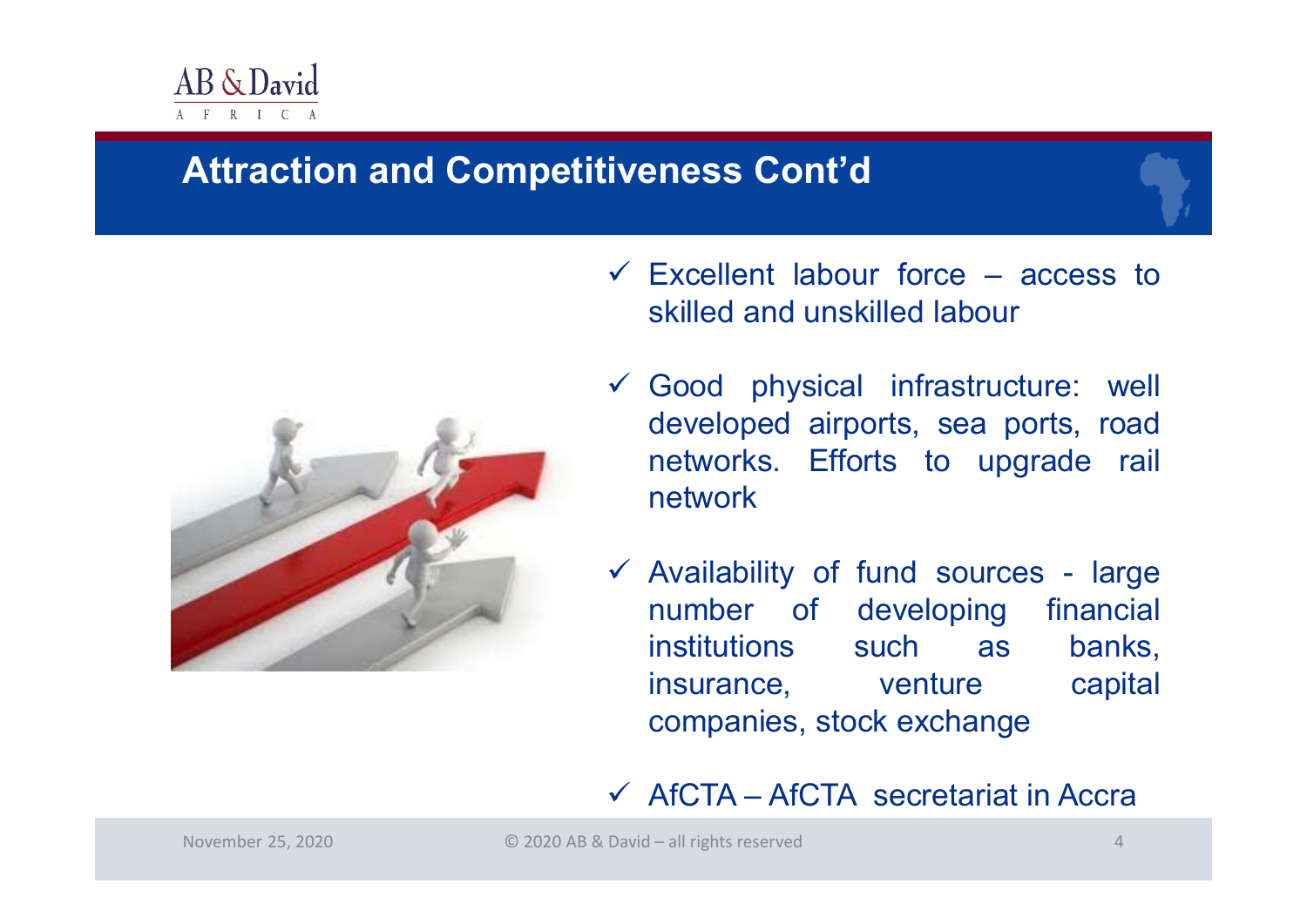

## **Market Entry Requirements**



- $\checkmark$  Incorporation/registration with the Companies Registry- setting up of <sup>a</sup> private limited liability company or registering as an external company
- $\checkmark$  Registration with the Ghana Investment Promotion Centre (GIPC) – <sup>a</sup> legal requirement for all entities in Ghana with foreign ownership. Minimum capital requirements
- $\checkmark$  Business Operating Permits, from Local **Authorities**
- $\checkmark$  Social security National Pensions Regulatory Authority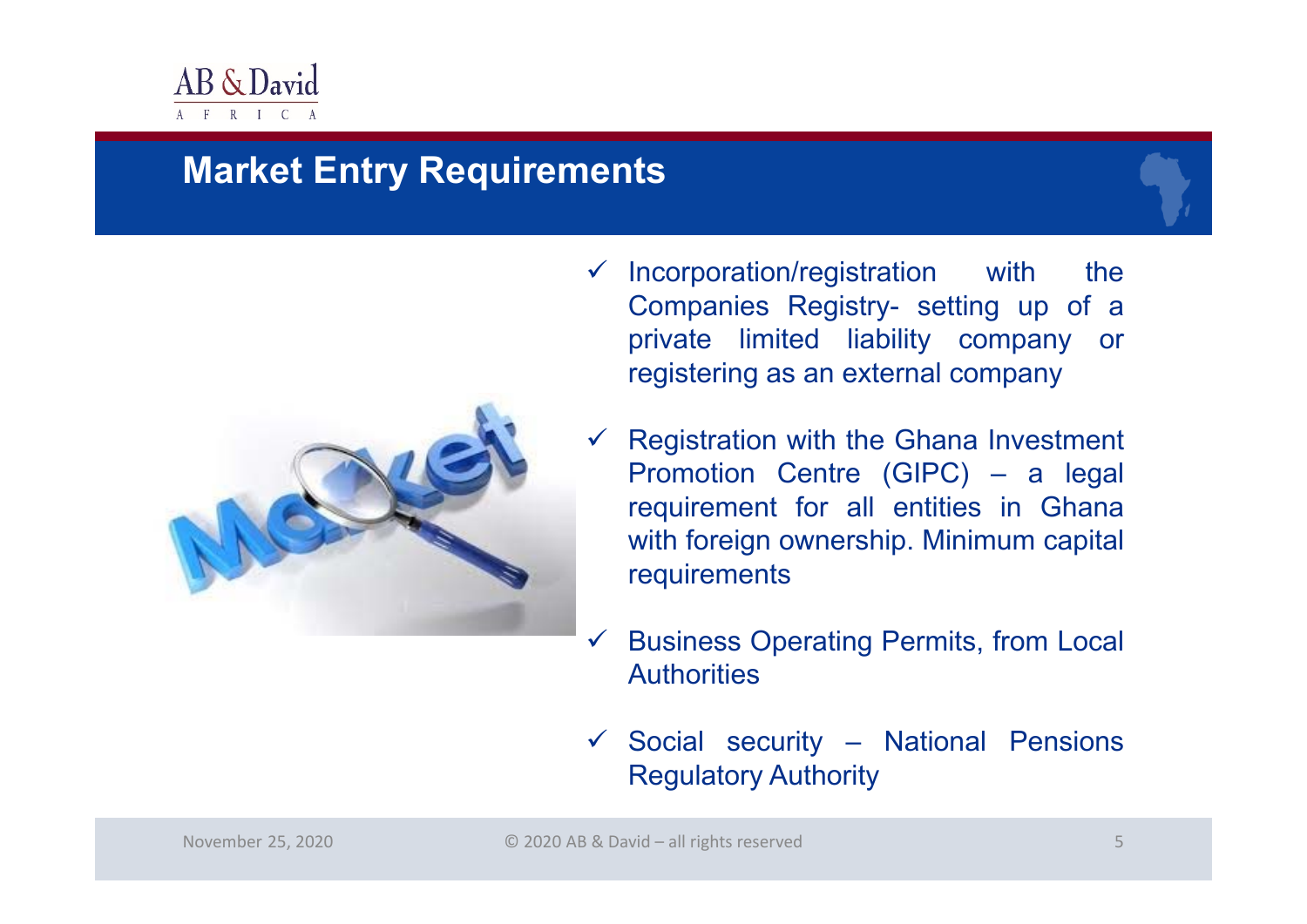

## **Market Entry Requirements**



- EPA Permits from the Environmental Protection Agency – manufacturing and activities with environmental impact
- $\checkmark$  Registration with relevant industry regulator depending on the sector (such as Energy Commission, FDA, NCA etc.)
- $\checkmark$  Registration with the Data Protection Commission – for collection and processing of personal data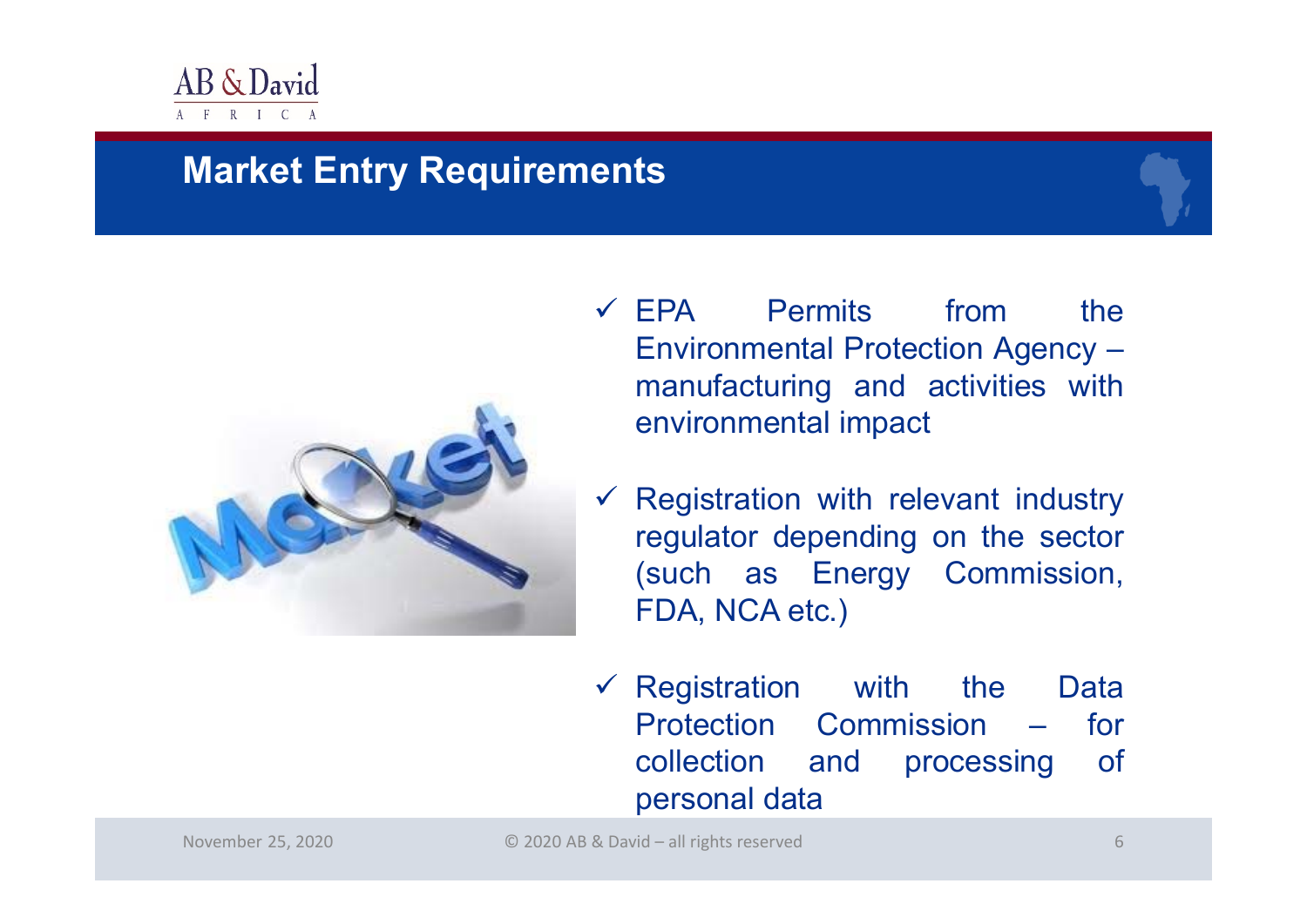

## **Requirements for Incorporation/ Registration**



- $\checkmark$  Name: Conduct name search to ascertain availability. Name can be reserved at <sup>a</sup> fee
	- Directors: At least two directors with one director being ordinarily resident in Ghana. Directors may be foreigners. Corporate directors are not permitted
- $\sqrt{2}$  Company Secretary: Must be <sup>a</sup> qualified professional under Ghanaian law
- Shareholders: May be corporate or individuals. Shares are of no par value.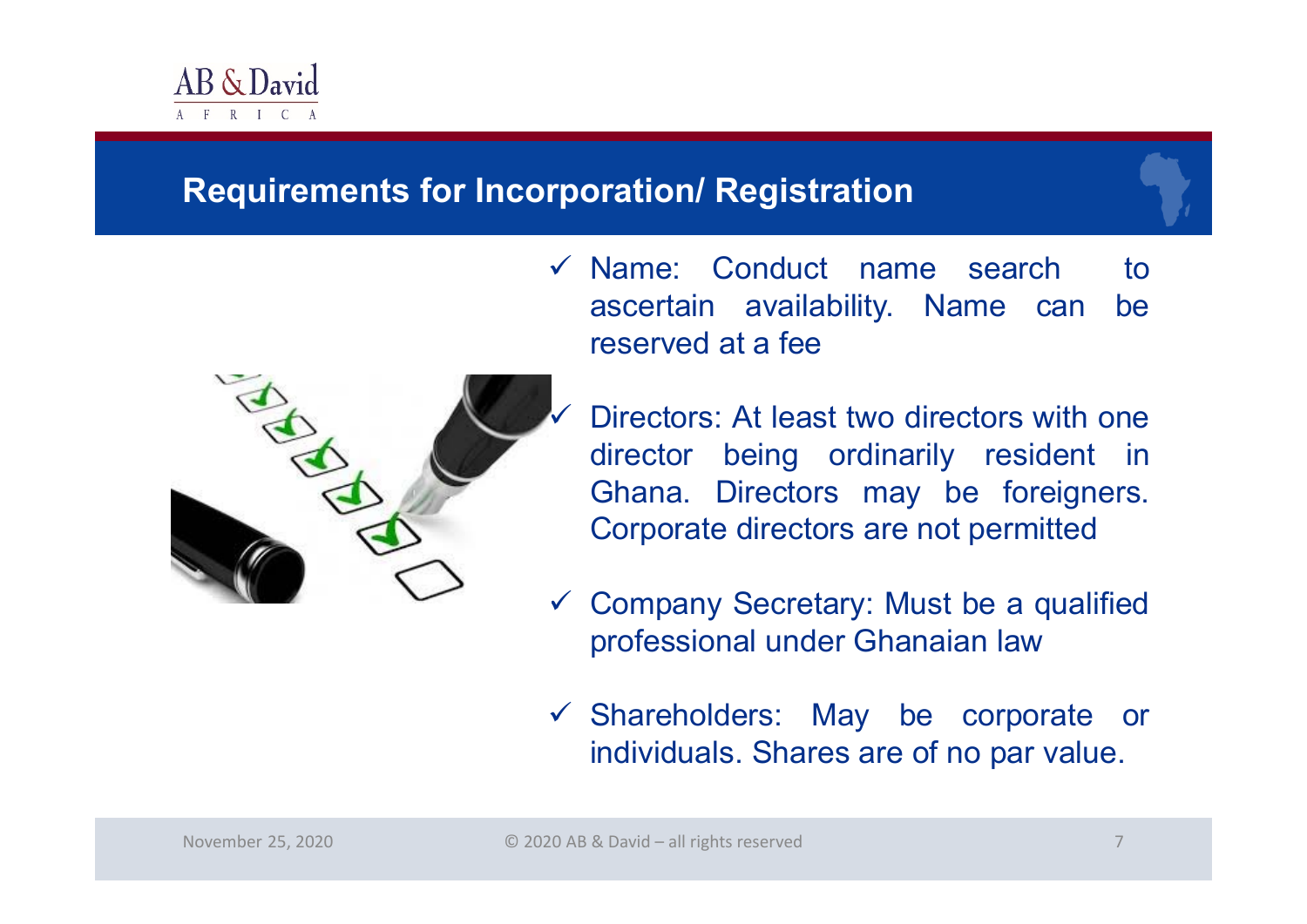

## **Requirements for Incorporation/ Registration**

- $\checkmark$  Auditors: Must be chartered accountants recognised in Ghana
- $\checkmark$  Minimum capital requirements for foreign companies (can be met in cash or goods relevant to the business)



- $\mathcal{L}_{\mathcal{A}}$  Joint Venture with Ghanaian - <sup>a</sup> minimum of 10% Ghanaian equity participation. Minimum of \$200,000 contribution of foreign partner
- $\mathcal{L}_{\mathcal{A}}$ Wholly owned by non-Ghanaian - \$500,000
- $\mathcal{C}$  Retailing/trading activity -\$1,000,000 (wholly or jointly owned foreign company)
- $\checkmark$  Manufacturing and export trading companies are exempt from the minimum capital requirement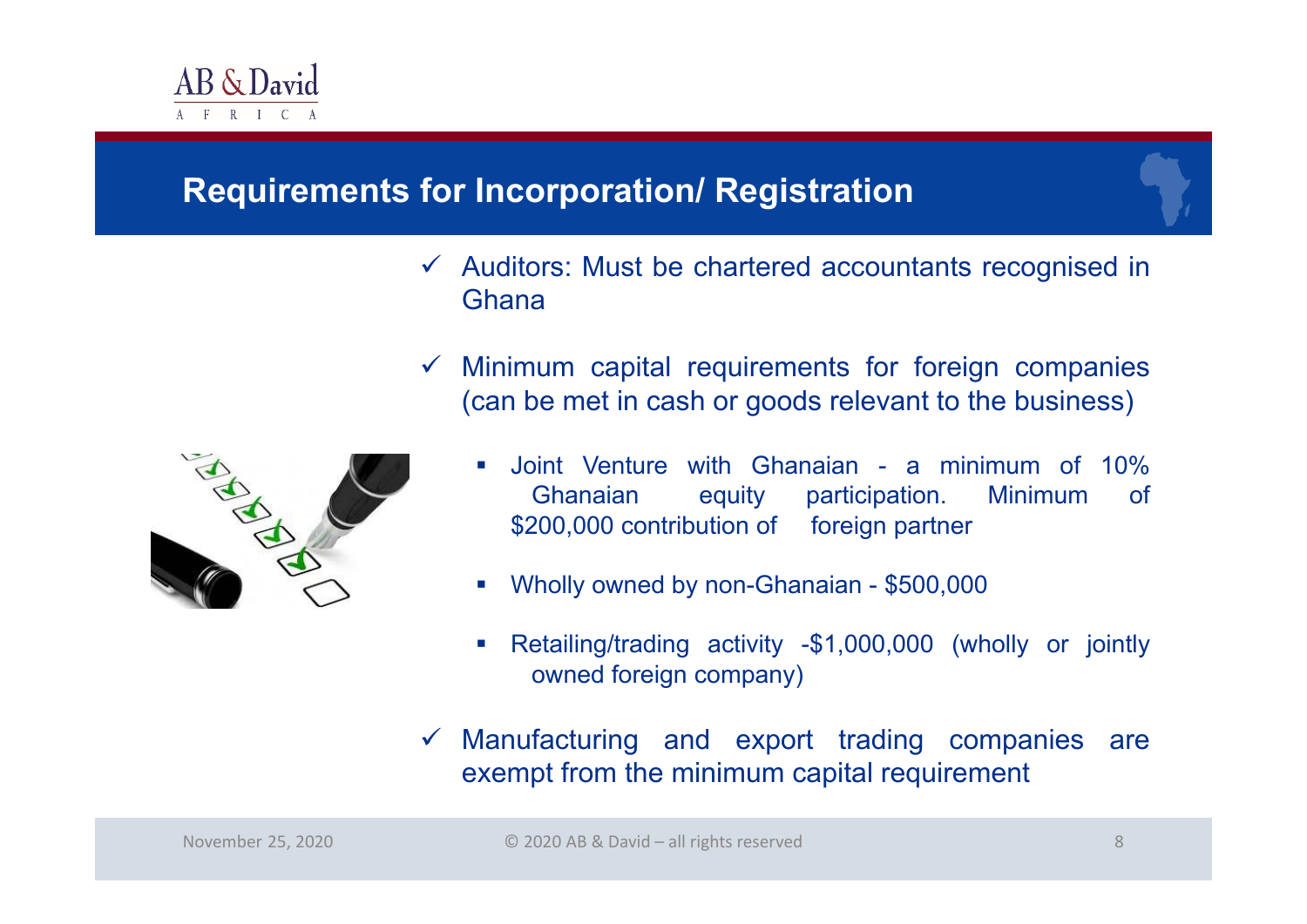

## **Investment Incentives**

#### **Taxation**

- $\checkmark$  Reduced rates for manufacturing industries located in:
	- $\bullet$ Other regional capitals and
	- $\bullet$  Outside regional capitals – 12.5%
- $\checkmark$  Exemption from customs import duty for industrial plant, machinery or equipment
- $\sqrt{2}$  Free zone enterprises - 10 years tax holiday and 15% afterwards; no import licensing requirements; minimal customs requirements

### **Other incentives**

- $\checkmark$  Guarantee against expropriation and nationalisation
- $\checkmark$  Guarantee against discrimination
- $\checkmark$  Free transferability of capital, profits and dividends
- $\checkmark$  Signatory to MIGA Convention
- $\checkmark$ Bilateral Investment Treaties
- $\checkmark$  Double Taxation Agreements (DTAs)
- $\checkmark$  Expatriate quota support (GIPC & Ghana Immigration Service)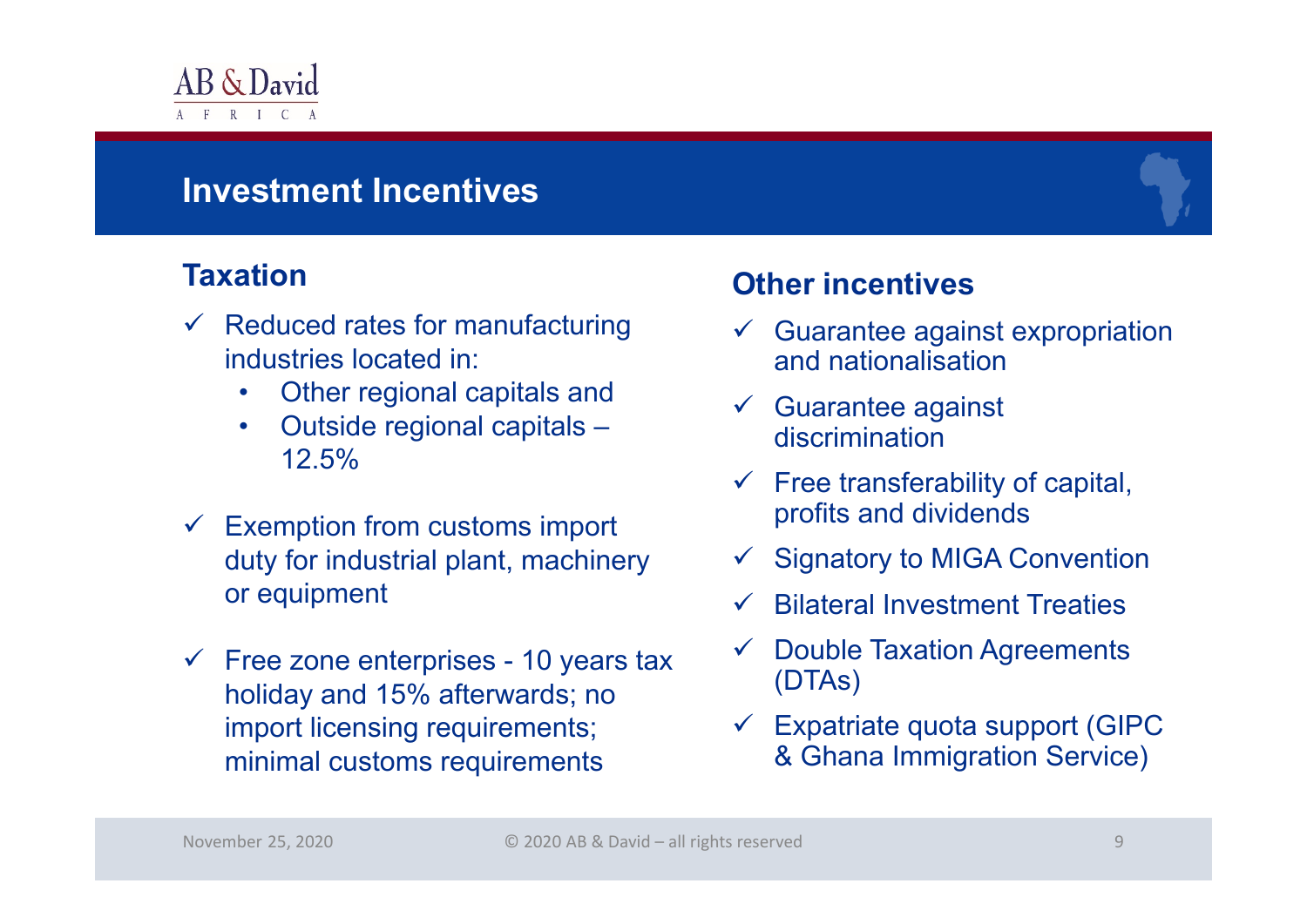

### **African Continental Free Trade Agreement**

- $\checkmark$  Objective to create the African Continental Free Trade Area
- $\checkmark$  Signed by 54 out of the 55 African Union States and has been ratified by 29 countries.



- $\checkmark$  Creates a continental market for goods and services with free movement of people and capital - <sup>a</sup> market of 1.2 billion people and <sup>a</sup> combined GDP of \$3.4 trillion
- $\checkmark$  The Agreement entered into force on May 30, 2019 and trading is expected to commence in January 2021
- $\checkmark$  Phase One: starting with a linear reduction on 90 percent of tariff lines leading to the elimination of tariffs on intra-regional imports over <sup>a</sup> period of five years
- $\checkmark$  Current status: negotiations on tariff reductions, rules of origin, protection of infant industries and the specifics for trade in the priority services sectors are still ongoing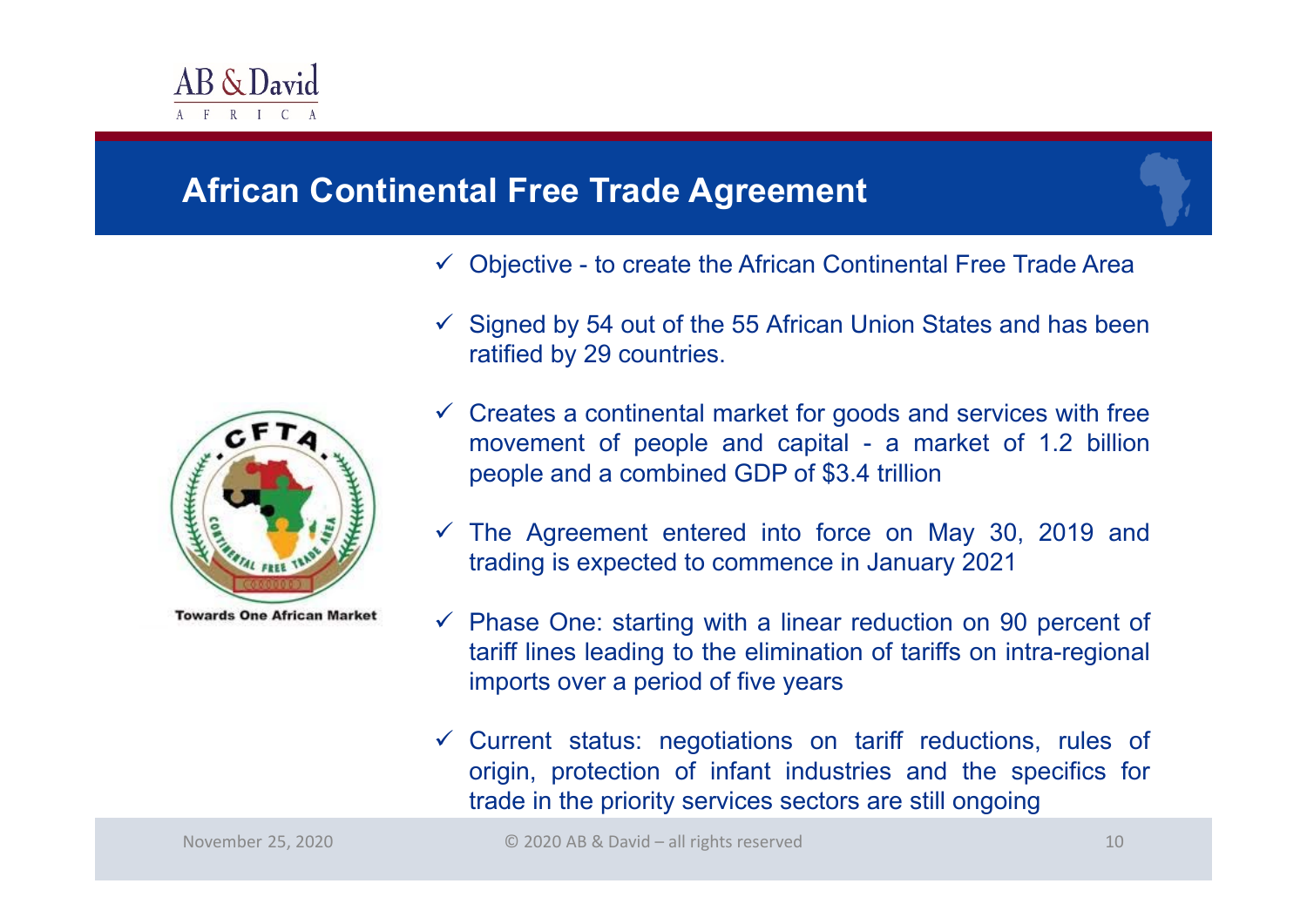# **Questions**



C AB & David Africa 2020